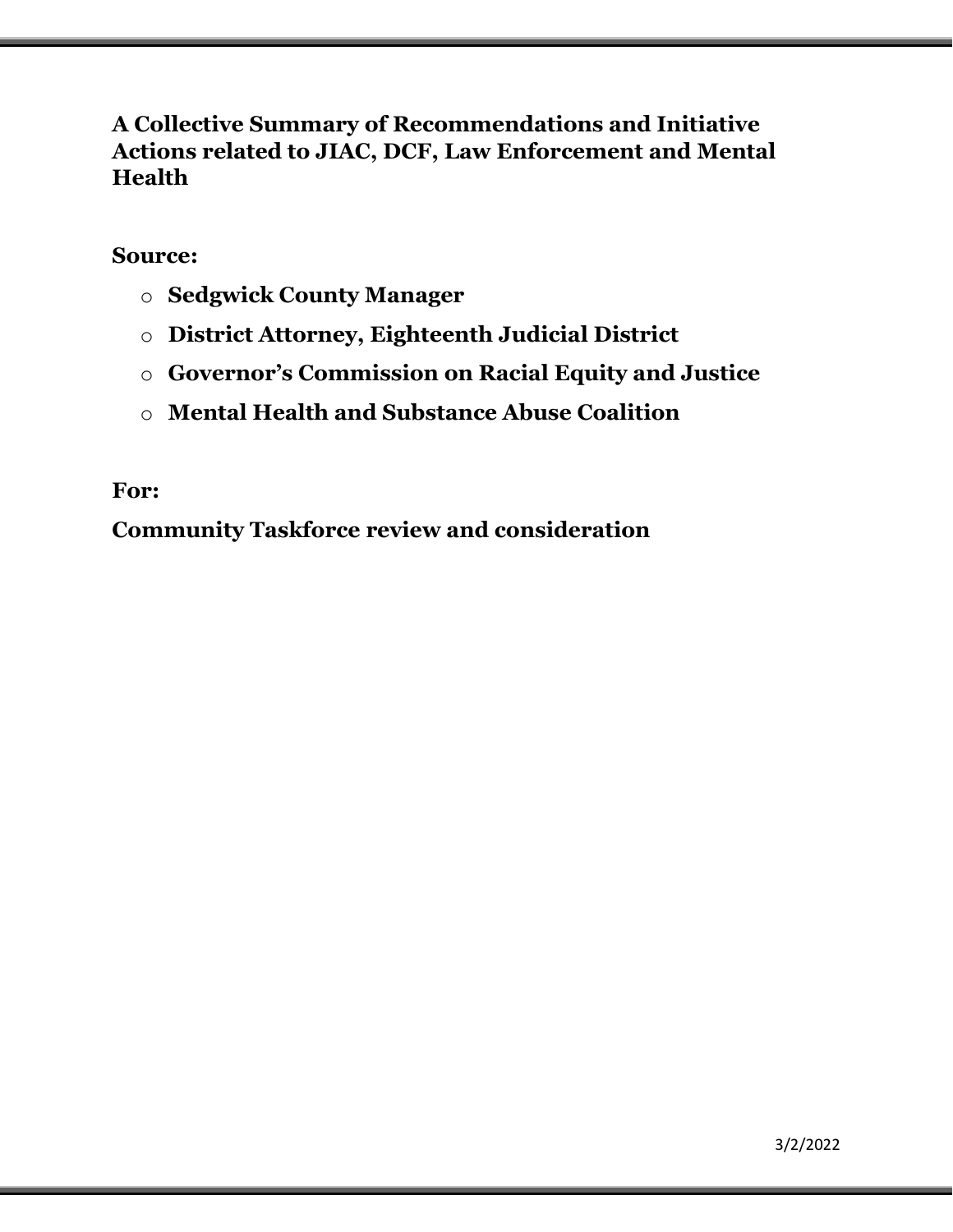# **Sedgwick County Manager Tom Stolz**

## *County Manager's Note 1/31/22:*

Since the Cedric Lofton sudden death case back in September, the county corrections staff has not been standing still. As we work forward with the community task force, here is a list of items that staff has already been working on for the last several weeks:

- A request for bid/proposal regarding the addition of audio added to the current camera system at the site. *The project for system audio is included in the County's Capital Improvement Program.*
- All camera sites which were recently upgraded are being reviewed for blind spots; additional cameras will be requested through budget. *Review is completed and a proposal has been generated.*
- Addition of an AED unit to JIAC since the unit in JDF is not close enough. *The AED unit has been ordered.*
- Clarified policy regarding acceptance of juveniles to JIAC which has already been implemented; with this policy, a person like Cedric will no longer be admitted to JIAC. *(See Appendix A)*
- Clarified policy regarding mental health needs of juveniles in the facilities. *(See Appendix A)*
- Moving forward with additional training with sanctioning by JIAS (State of Kansas) standards - for staff including: *(See Appendix A)*
	- Mandate all JIAC staff to complete training re: positional asphyxiation and prone restraint.
	- Better formalize and retrain mechanical restraint tactics.
	- Quarterly use of force trainings.
	- Incorporate training protocols into appropriate policy.

I will also add that we are looking at training and equipment in the COMCARE operational areas also, along with their policies. For obvious reasons. And we are researching all camera and audio systems, AED placement, and other factors which this case has brought to light.

Equipment, training and staff will have budget impacts across the board. The county philosophy over the last several years has been one of austerity. That philosophy may have to modify a bit.

Tom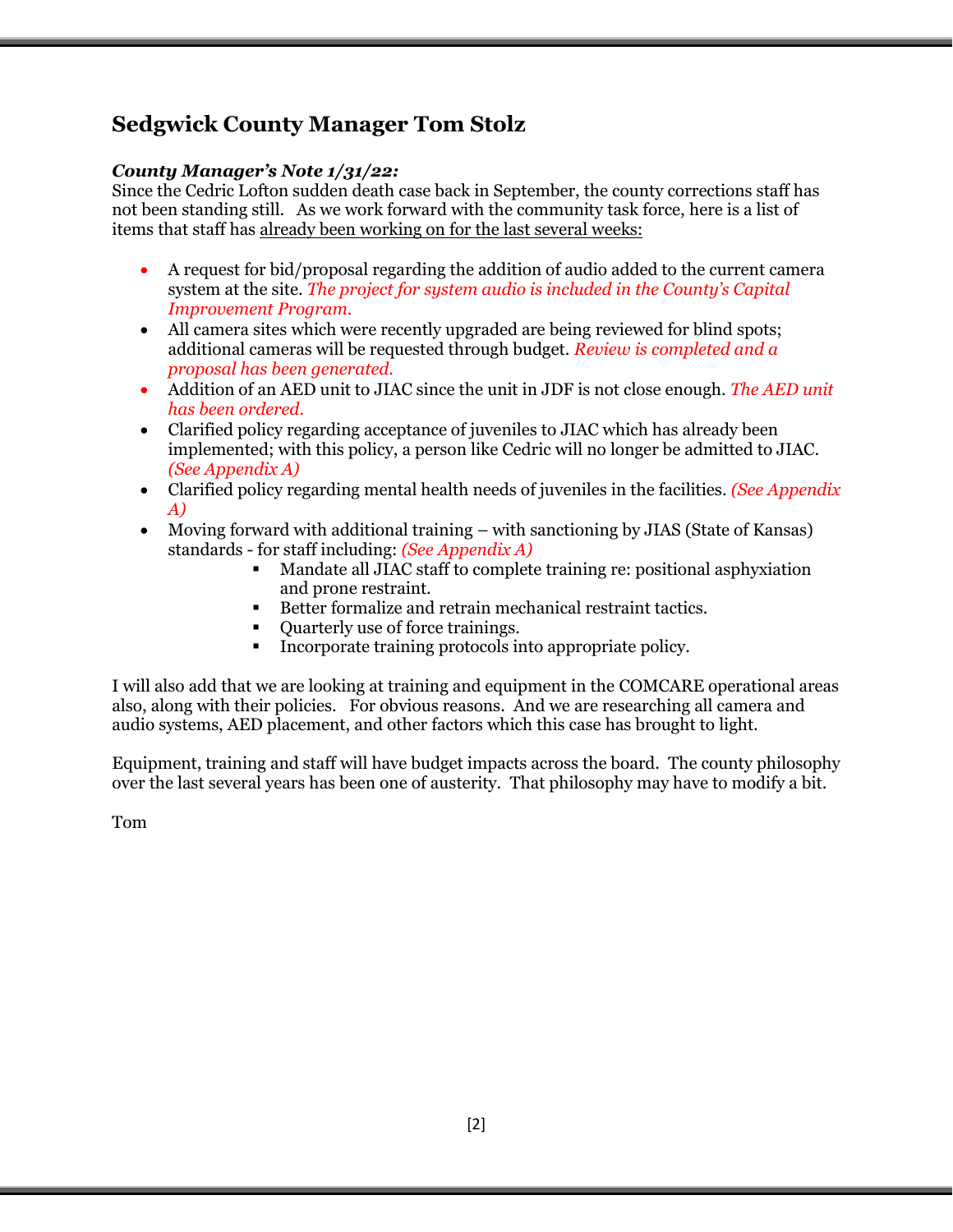# **District Attorney Marc Bennett 18th Judicial District of Kansas District Attorney's Addendum 1/18/22**

# *A. Recommendations*

To prevent a tragedy of this magnitude from happening again, the County manager, Tom Stolz, asked in September of 2021 that I make public any recommendations I arrived at during the review of the facts uncovered by the investigation. To that end, and without commentary as to the merits of any potential civil litigation filed on behalf of Cedric Lofton or his family, I offer the following:

1. It is uncontroverted that it took not less than 6 officers with the Wichita Police Department to place Cedric Lofton in the WRAP system. These officers then carried him into the JIAC in the restraint and, once unrestrained, left him with a single JIAC intake specialist. There was nothing about this that violated policy and in fact, the JIAC specialist said he'd seen juveniles brought in to the center in the WRAP System "a handful" of times.

I would ask that county policy be examined. Should a juvenile in a WRAP be brought to the JIAC? Should a single JIAC worker be expected to then handle someone described as "a combative juvenile" alone? Should the officers who bring an allegedly combative, noncompliant youth into the JIAC instead be required to remain on scene (or at least nearby) at the JIAC until the juvenile is processed? *(See Appendix A)*

2. When juveniles are brought into JIAC and processed either to booking in JDF or back out the doors to some other placement, I would ask the county to consider updating the video recording system to cover more areas of the lobby and holding rooms and to ensure that the recording system includes audio capacity. *This is being addressed through the County budget and CIP processes.*

3. The county and city need to determine whether law enforcement officers have received adequate training regarding encounters with juveniles (or adults) that present with an apparent mental health break? Should additional training be offered regarding when and under what circumstances a person can and should be taken to St. Joe as opposed to JIAC (or jail for adults)? Should the county implement remote/virtual access to mental health consults in the field in such circumstances?

4. When and if a juvenile enters JIAC in a state of mental distress, rather than contacting the law enforcement agency that delivered the juvenile to the facility to request that the agency return to JIAC to transport the juvenile to St. Joe, is there a quicker, more efficient mechanism to obtain help? In this matter the first call to 911 to ask the police to return occurred 17 minutes after Cedric was moved to the prone position and some 18 minutes before he began to "snore" and quit breathing.

5. When a foster parent contacts their foster agency to report that a foster child is in mental distress, does this state system owe a better response than a directive to call the police and not let the foster child re-enter the home?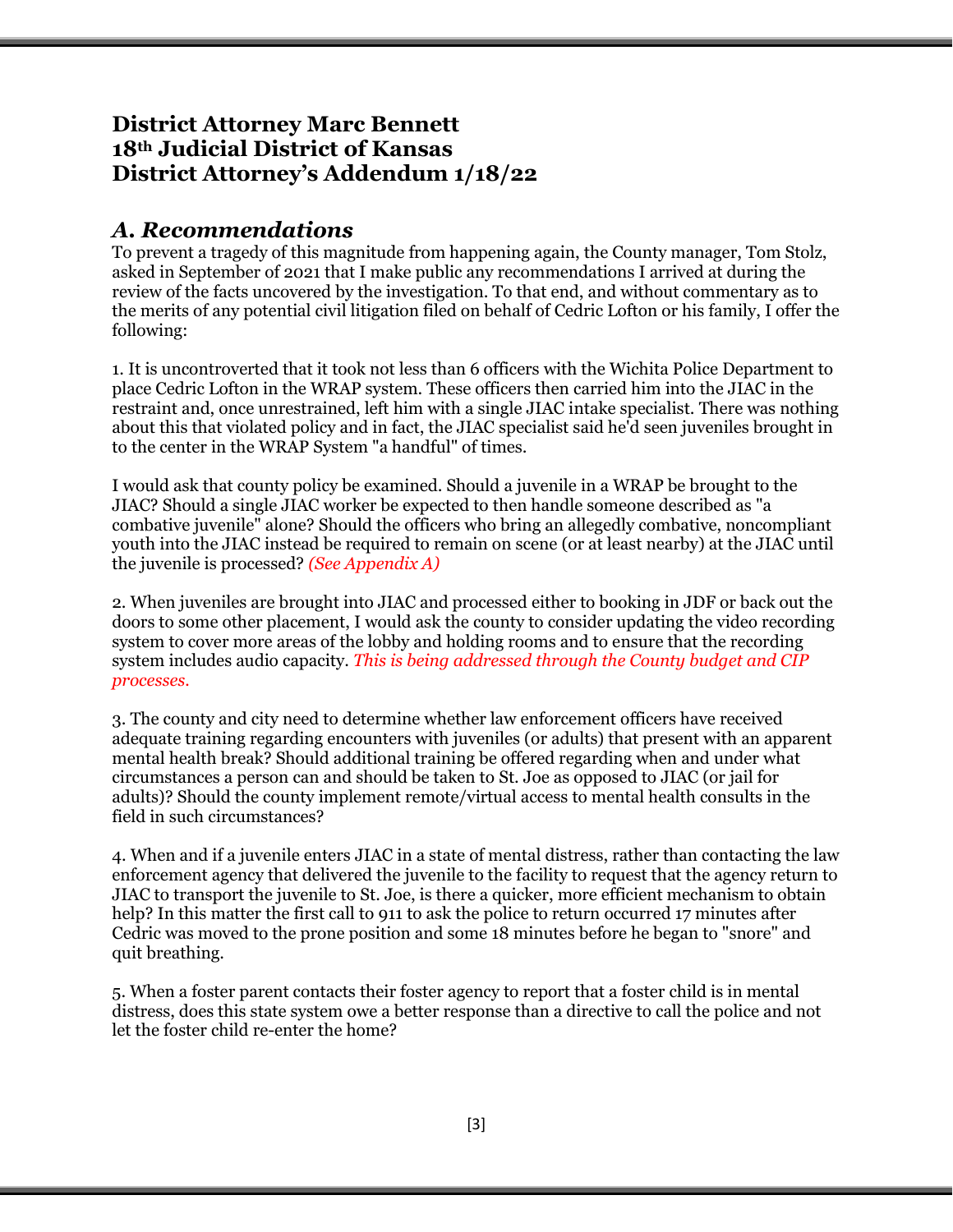# **Governor's Commissioner on Racial Equity and Justice Initial Report, December 2020 Police and Law Enforcement in Kansas**

# **About the Commission**

- The Governor signed Executive Order 20-48 on June 24, 2020, forming the Governor's Commission on Racial Equity and Justice.
- She asked the Commission to study issues of racial equity and justice across systems in Kansas, focusing first on policing and law enforcement
- The Commission includes perspectives from the criminal justice system, education, healthcare, and advocacy organizations
- This is not a commission on criminal justice reform it is focused on broad issues of racial equity in Kansas, which includes some elements of the criminal justice system but is not tasked with a comprehensive study of that system.
- In 2021, the Commission is focusing on studying racial equity within ecomonic systems, education, and healthcare.

# **2020 Report**

- The Commission submitted its first report to the Governor on law enforcement and policing on December 1, 2020.
- The report included over 60 recommendations to state agencies, the legislature, and local governments on how to improve racial equity in Kansas around policing.

## **2020 Recommendations Initial Report: Local Recommendations**

- Create plans to recruit officers that reflect the communities being policed.
- Include accountability measures and follow up related to the enforcement of recommended changes.
- Ensure that data collected is transparent, public, and easily accessible.
- Mandate review of records during the hiring process.
- Provide incentive pay for officers who speak languages other than English. Include proficiency testing.
- Support and finance the use of mobile crisis response models, including co-responder and virtual co-responder models to assist law enforcement in responding to behavioral health calls and stops.
- Encourage law enforcement agencies to pursue available grant funding.

# **RECOMMENDATIONS BY ENTITY**

Here you'll find all the Commission's recommendations organized by the entity or level of leadership that should consider implementing them: state/agency, legislative, or local.

# **STATE/AGENCY**

## *Law Enforcement Training*

LET.1: Enhance ongoing social equity and anti-bias training curriculum.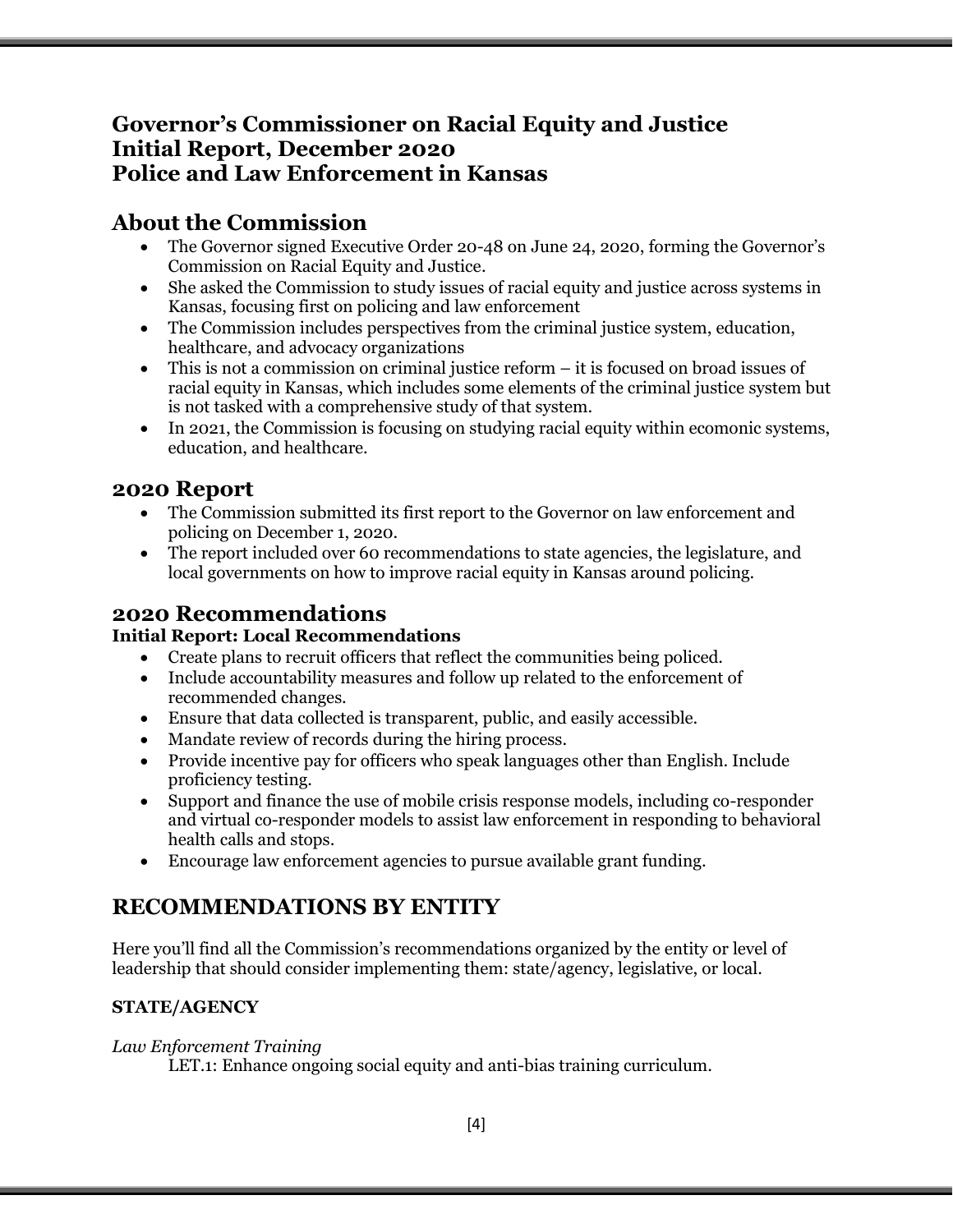LET.2: Include instruction on history of policing, including racial elements of that history.

LET.3: Explore further connections with KU and other Board of Regents institutions, including experts in diversity/inclusion.

LET.4: Increase racial and ethnic diversity in KLETC instructors.

LET.7: Create standards for ongoing officer training.

LET.8: Create a law enforcement supervisor training program.

## *Officer Certification and Standards*

OCS.3: Increase transparency around police disciplinary records.

OCS.4: Require psychological testing of officers, performed by a licensed professional, before certification

OCS.6: Ensure quality and compliance with anti-bias training and practices.

OCS.9: Expand CPOST investigation practices.

OCS.10: Review CPOST structure and practices.

### *Recruitment, Retention, and Promotion*

RRP.5: Create a position in state government to focus on diversity in law enforcement and assist in law enforcement efforts to increase diversity.

RRP.6: Create an entity within the Governor's Office to address diversity, equity and inclusion.

### *Accountability*

ACC.1: Include accountability measures and follow up related to the enforcement of recommended changes.

ACC.2: Ensure that data collected is transparent, public, and easily accessible. ACC.3: Select a state entity to analyze and publish law enforcement data for public use.

### *Data Collection*

DAT.1: Collect and publish recruitment (applicant and newly-hired) demographic data. DAT.2: Collect and publish retention and promotion demographic data.

### *Public Defense*

PD.1: Expand public defender's offices.

#### *Tribal Jurisdiction*

TJ.2: In coordination/consultation with Kansas Tribes, update/revise KLETC curriculum related to tribes and tribal sovereignty.

#### *Behavioral Health*

BH.4: Increase use of Mental Health First Aid Training, Crisis Intervention Training and other behavioral health trainings for new and existing officers.

### *Funding*

FUN.2: Direct the Governor's Grant Office to hire an employee to assist with grants. FUN.4: Direct KLETC to develop grant writing programs.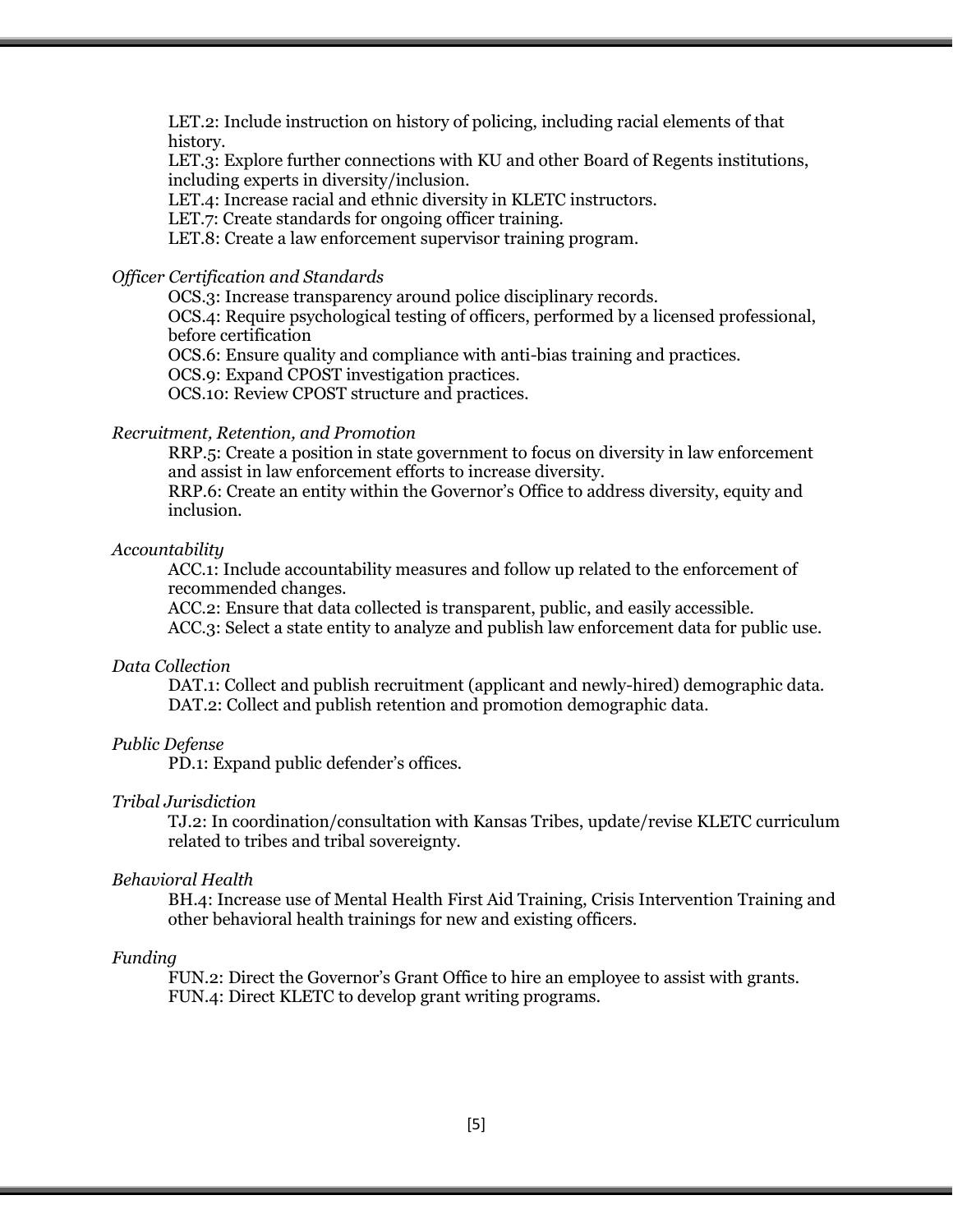### **LEGISLATIVE**

*Law Enforcement Training*

LET.5: Expand ongoing officer training requirements.

### *Officer Certification and Standards*

OCS.1: Prohibit fired officers from being hired at different law enforcement agencies. OCS.2: Mandate review of records during hiring process.

OCS.3: Increase transparency around police disciplinary records.

OCS.4: Require psychological testing of officers, performed by a licensed professional, before certification

OCS.5: Require that officers have completed KLETC training before they are issued a firearm for use in the line of duty.

OCS.7: Allow county and district attorneys to request and receive disciplinary records for law enforcement officers.

OCS.8: Increase diversity on the Commission on Peace Officer Standards and Training. OCS.9: Expand CPOST investigation practices.

OCS.10: Review CPOST structure and practices.

OCS.11: Review and amend statutes that prohibit individuals with a previous low-level criminal offense from becoming police officers.

OCS.12: Create a list of complaints and firings.

## *Recruitment, Retention, and Promotion*

RRP.3: Amend statute that requires citizenship for law enforcement officers. Align requirements with U.S. military standards for service

#### *Accountability*

ACC.1: Include accountability measures and follow up related to the enforcement of recommended changes.

ACC.5: Review racial and bias-based policing policies and the complaints process for law enforcement on a state level.

ACC.8: Adopt policies that improve transparency around contract negotiations.

### *Data Collection*

DAT.3: Implement a pull-over or stop data collection program.

### *Public Defense*

PD.1: Expand public defender's offices.

PD.2: Fund public defenders on par with local prosecutor's offices.

### *Justice System*

JS.1: Adopt recommendations from the Pretrial Justice Reform Task Force.

JS.2: Require that defendants be fairly represented at bond hearings.

JS.3: Driver's licenses should not be suspended for failure to pay fines and fees.

JS.4: Adopt recommendations from the proposed federal JUSTICE Act and/or Justice in

#### *Policing*

Act related to no-knock warrants.

JS.5: The Legislature should continue to research and review civil asset forfeiture and recommend a process that builds public trust.

JS.6: Study and address technical probation violations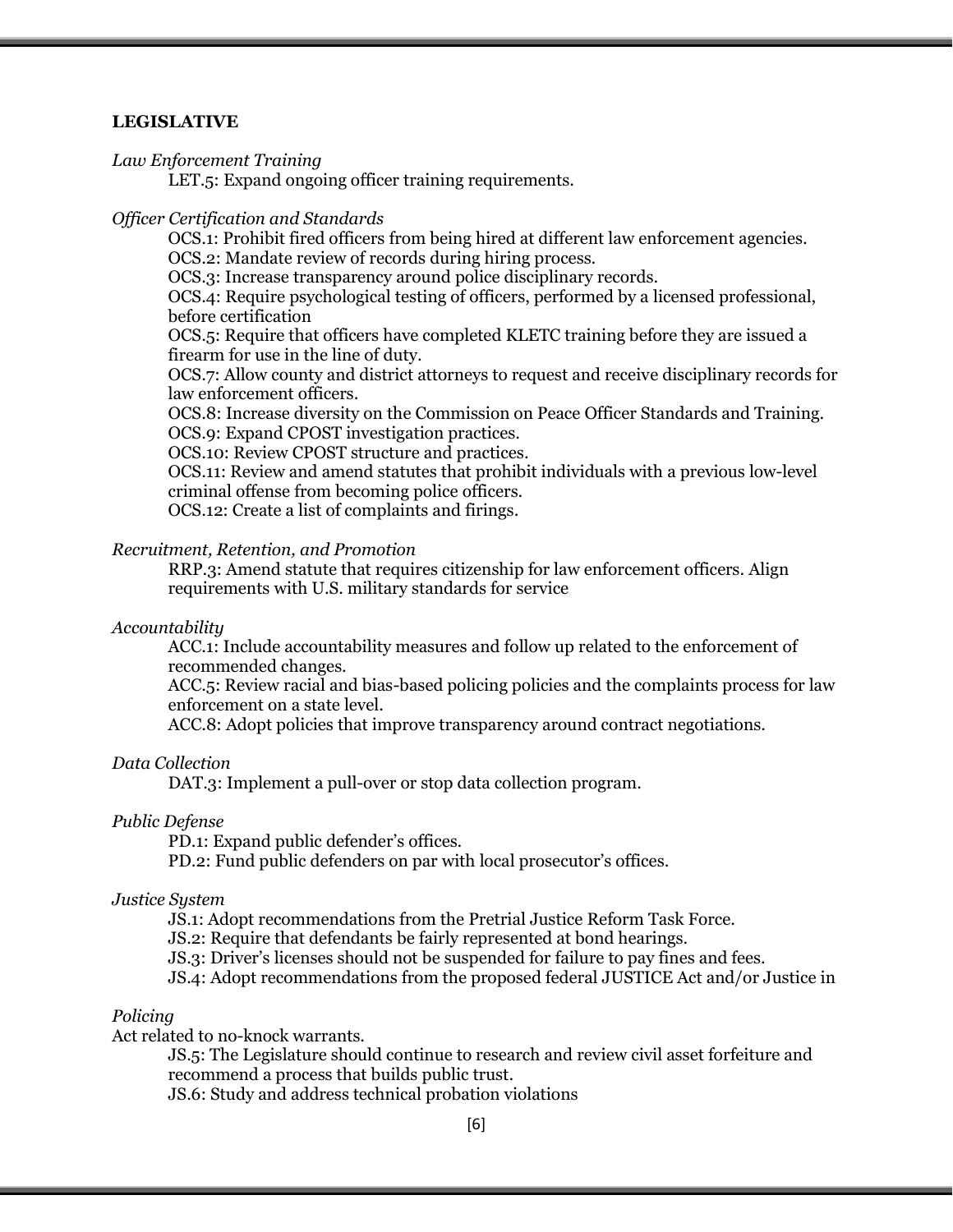JS.7: The legislature should look at model legislation related to qualified immunity and adopt similar policies for Kansas.

JS.8: Prohibit practices that denote racial profiling in jury selection, such as striking a juror for clothing or attitude.

### *School Resource Officers*

SRO.2: Revise training requirements for SROs to include implicit bias training and ongoing requirements.

#### *Tribal Jurisdiction*

TJ.2: Commission a study through the Office of Native American Affairs on criminal justice and Native populations.

#### *Immigration and Law Enforcement*

IMM.4: Allow driver's licenses for non-citizens. IMM.5: Enforce/ensure police completion of certification of victimization in relation to non-citizen victims.

#### *Behavioral Health*

BH.1: Expand Medicaid to provide mental health and other health care coverage to populations currently not covered.

BH.2: Support policies and enrollment efforts to reduce uninsurance rates of children as an evidence-based strategy to reduce involvement with criminal justice system. BH.3: Support and finance the use of mobile crisis response models, including coresponder and virtual co-responder models to assist law enforcement in responding to behavioral health calls and stops.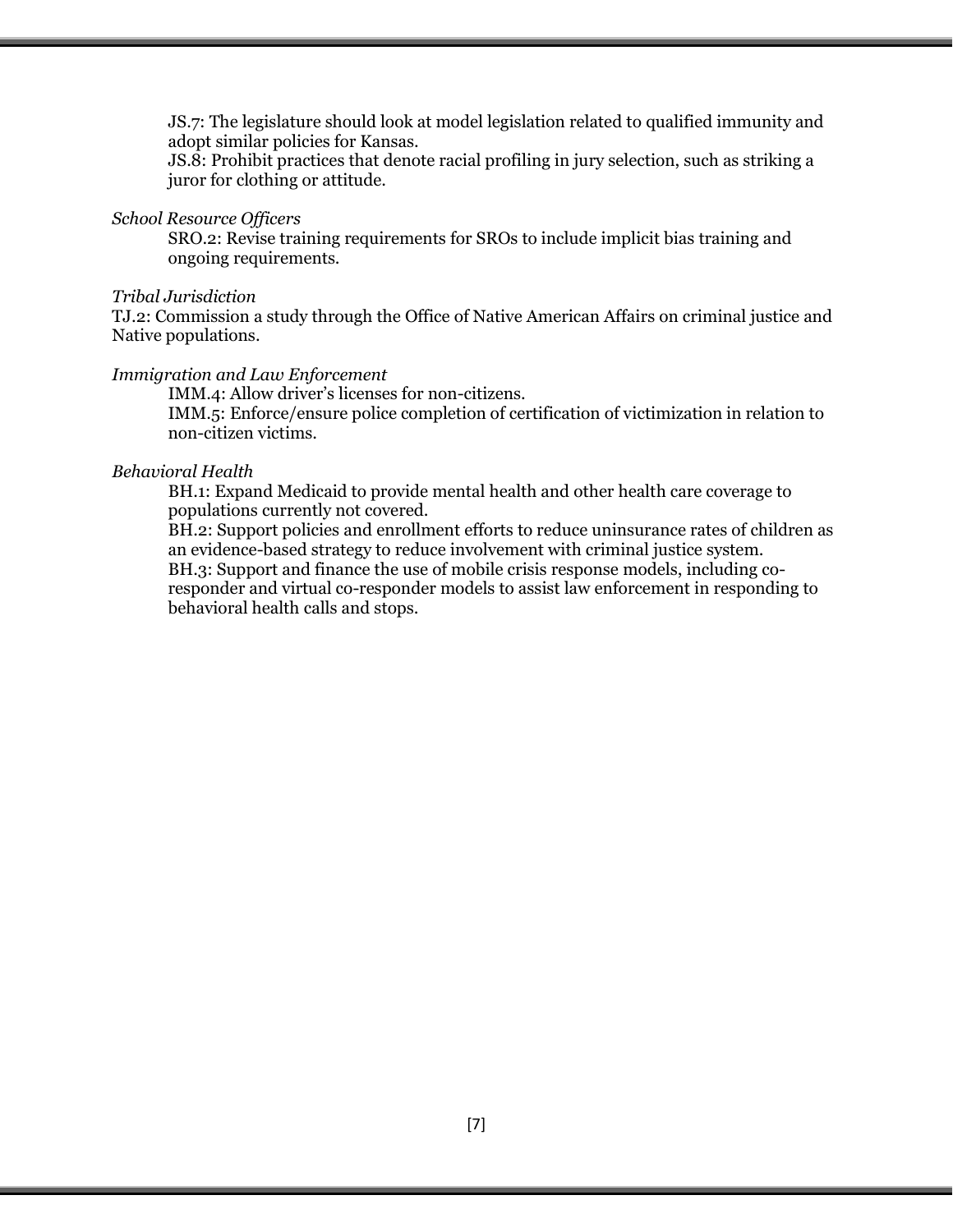## **LOCAL**

#### *Law Enforcement Training*

LET.6: Increase transparency around training in non-KLETC academies.

### *Officer Certification and Standards*

OCS.2: Mandate review of records during hiring process. OCS.3: Increase transparency around police disciplinary records.

### *Recruitment, Retention, and Promotion*

RRP.1: Create plans to recruit officers that reflect the communities being policed. RRP.2: Encourage promotion and retention of underrepresented groups so that command structures represent the community being served.

RRP.4: Create exceptions to residency requirements under certain conditions – to encourage underrepresented communities.

RRP.7: Explore options around increasing officer pay, including salary enhancements tied to degree attainment for law enforcement officers.

#### *Accountability*

ACC.1: Include accountability measures and follow up related to the enforcement of recommended changes.

ACC.2: Ensure that data collected is transparent, public, and easily accessible.

ACC.4: Review and revise policies and training on use of force.

ACC.6: Implement evidence-based practices related to the use of dashboard cameras and body-worn cameras.

ACC.7: Address clear and uniform labeling of law enforcement vehicles.

ACC.8: Adopt policies that improve transparency around contract negotiations.

## *School Resource Officers*

SRO.1: Explore alternatives to SROs, such as counselors.

SRO.3: School districts should seek to implement alternative or complementary programs to address issues of student conflict and violence.

SRO.4: SRO programs should include elements that demonstrate the school district's commitment to an inclusive and welcoming environment for its students.

### *Immigration and Law Enforcement*

IMM.1: Provide incentive pay for officers who speak languages other than English. Include proficiency testing.

IMM.2: Adopt clear policy on immigration enforcement efforts.

IMM.3: Enforce/ensure police completion of certification of victimization in relation to non-citizen victims.

IMM.5: Ensure law enforcement agencies aren't duplicating work.

## *Behavioral Health*

BH.3: Support and finance the use of mobile crisis response models, including coresponder and virtual co-responder models to assist law enforcement in responding to behavioral health calls and stops.

BH.4: Increase use of Mental Health First Aid Training, Crisis Intervention Training and other behavioral health trainings for new and existing officers.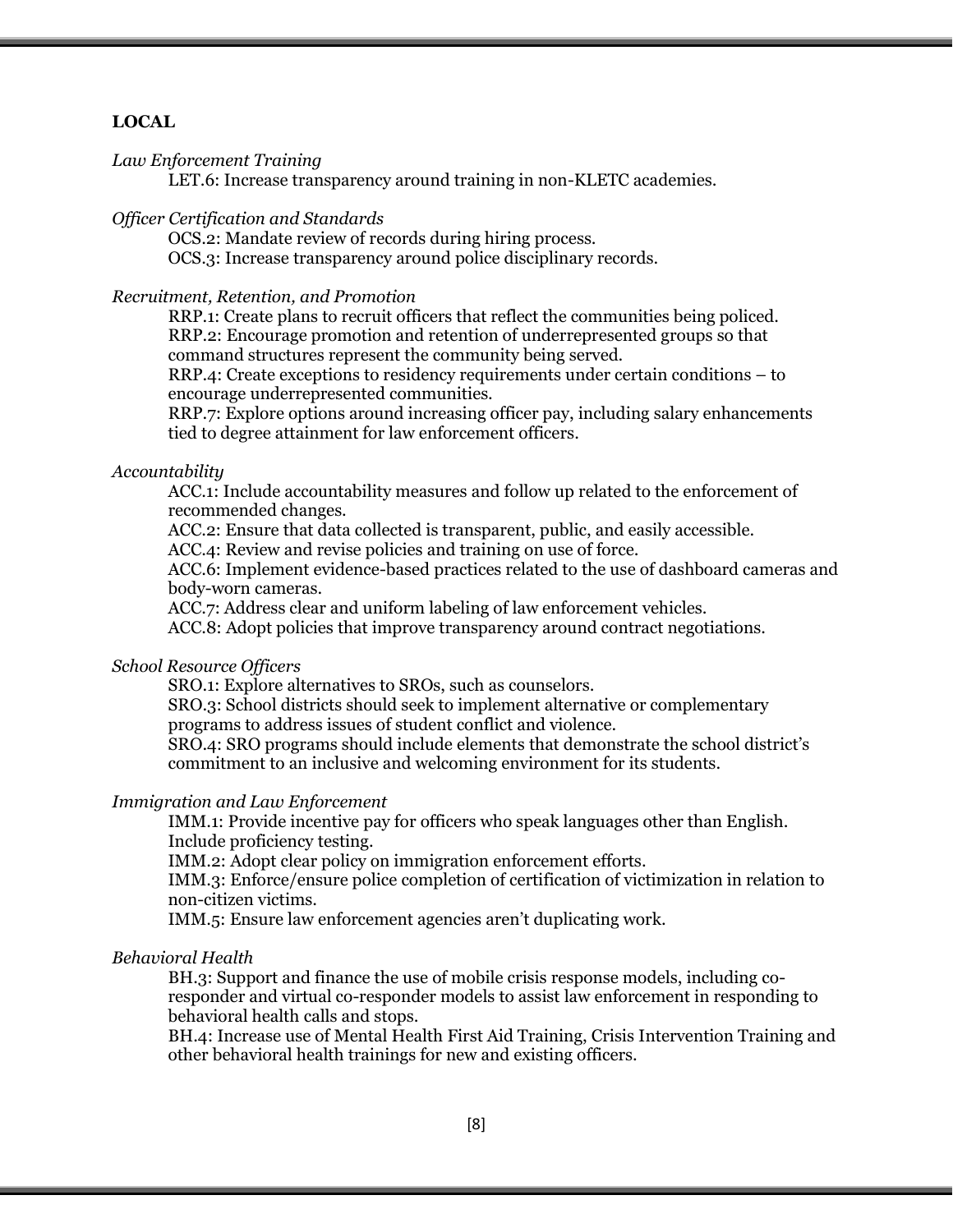## *Funding*

FUN.1: Encourage law enforcement agencies to pursue available grant funding. FUN.3: Law enforcement agencies should collaborate on funding strategies for reform and improvement.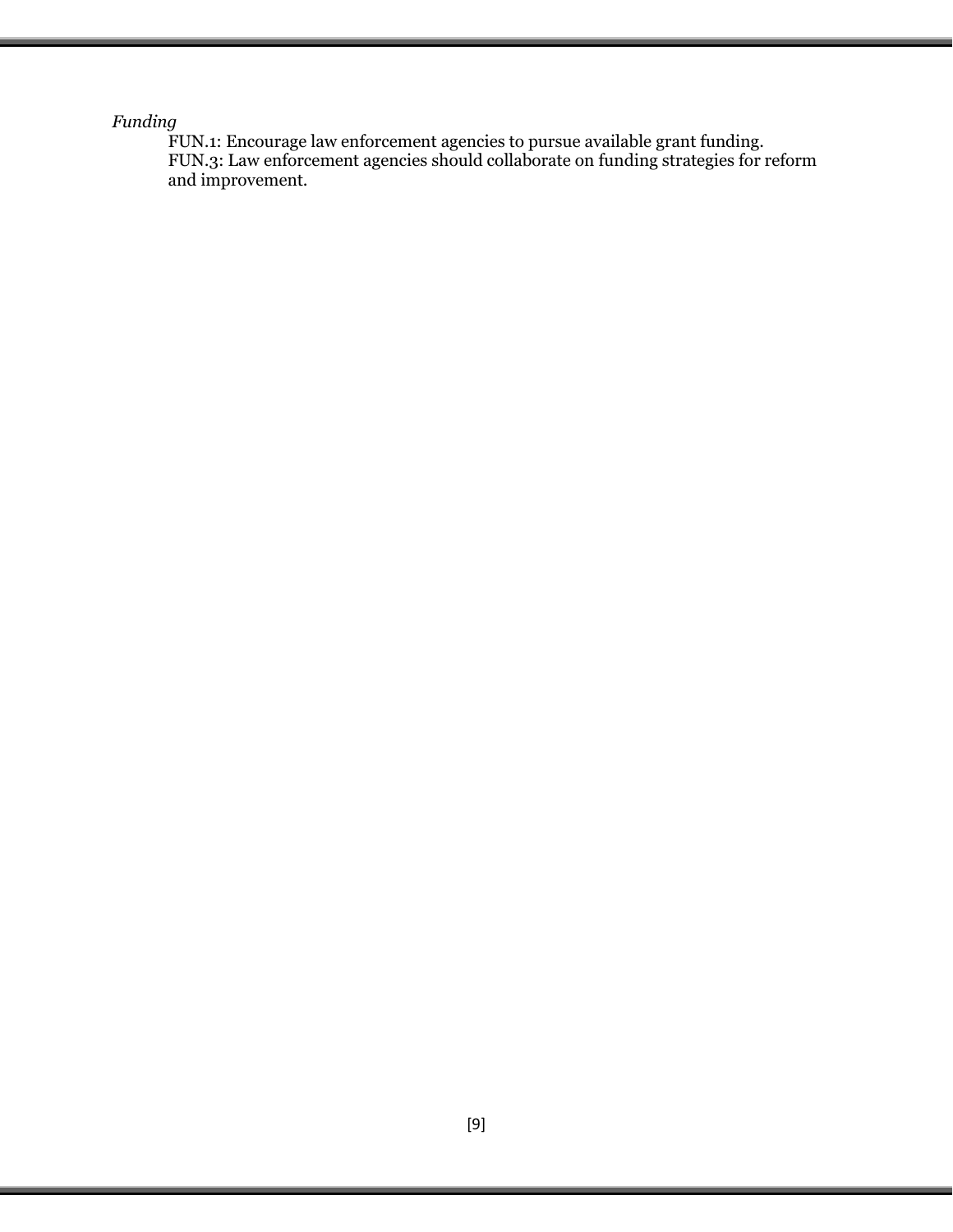# **MENTAL HEALTH & SUBSTANCE ABUSE COALITION**

# **COALITION GOALS**

# **ACCESS TO CARE:**

To reduce barriers so patients can get to services they need when they need them**.** 

## **COORDINATION, COMMUNICATION, COLLABORATION:**

To create a system of care that relies on improved communication, coordination and collaboration among service providers.

## **WORKFORCE:**

To have enough employees to meet demand in mental health, substance abuse, social work and other behavioral health professions.

# **2022 POLICY PRIORITIES**

## **Request (recommendations):**

- Address workforce shortage in behavioral health professions
- Increase the Medicaid rate for all in-patient and out-patient behavioral health services by 10%
- Fully Fund 988 Support HB2281
- Fully fund established crisis stabilization centers
- Develop and implement long and short-term solutions to ease the wait times for state hospital beds
- Approve Medicaid expansion or fund the gap
- Continue telemedicine reimbursement rate at the in-person rate post-Pandemic

## **Also Consider:**

Recommendations from the State of Kansas Mental Health Taskforce\* and the Kansas Criminal Justice Reform Commission\*

\*reports are available